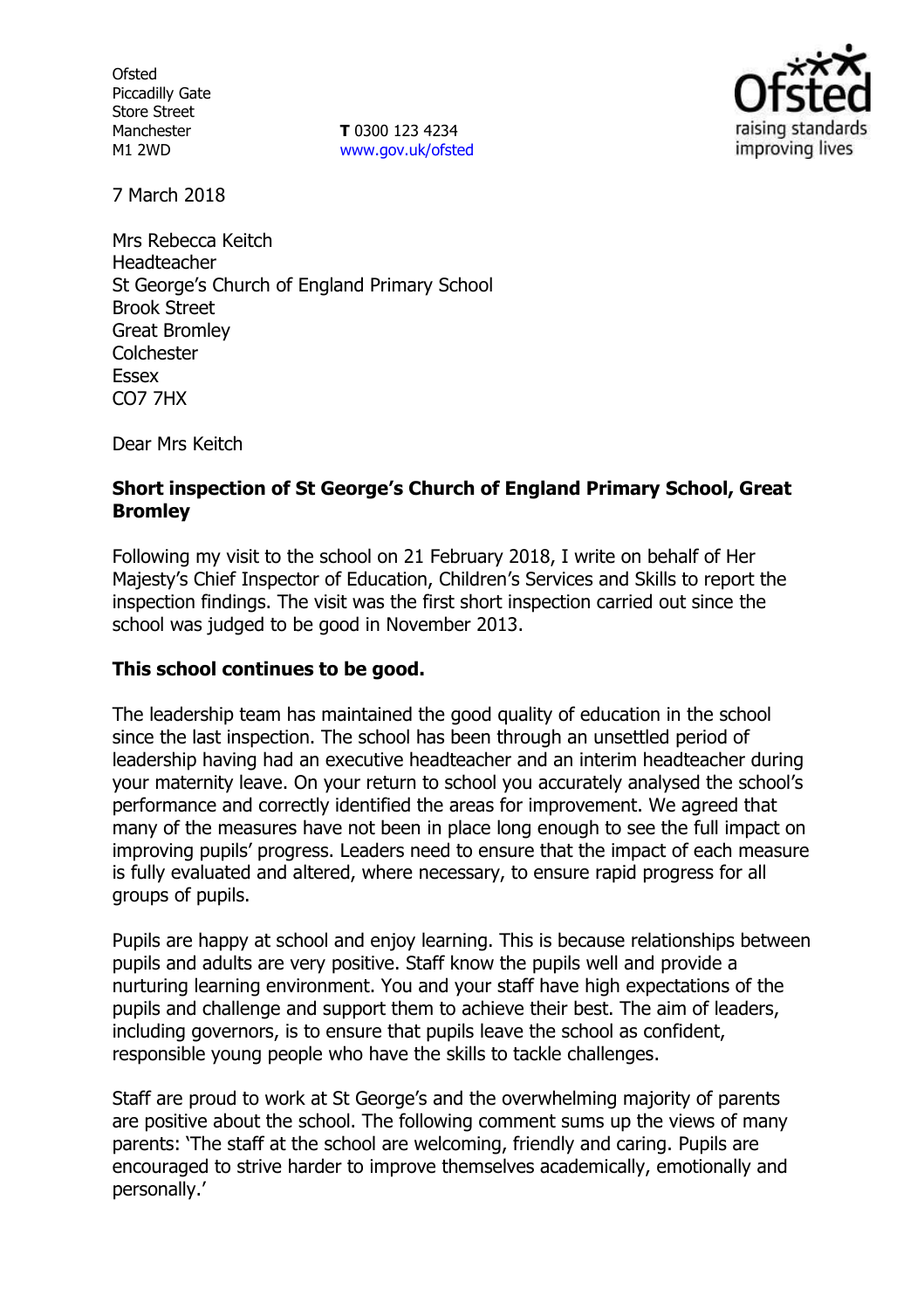

Teachers are enthusiastic and plan interesting learning activities. As a result, pupils enjoy learning, work well together and take pride in their work. Pupils are becoming resilient learners as they are prepared to persevere with their learning. Several told me that it is important to 'use [their] brains'.

Pupils behave well in lessons and around the school. Pupils told me that disruptions to lessons are extremely rare. Pupils play well together and show respect and courtesy for one another and for adults.

At the previous inspection, you were asked to raise attainment in mathematics by providing more problem-solving and investigative activities for pupils. Visits to mathematics lessons and the work in pupils' books provided solid evidence that you have successfully achieved this target. The changes you have made to mathematics teaching have had a positive impact on pupils' outcomes. Pupils' progress in mathematics at the end of key stage 2 has been well above average for two years. Attainment in mathematics has been above average at the end of Reception and key stages 1 and 2. You are not complacent about this improvement in standards. The mathematics leader is very clear about the actions required to continue to improve pupils' skills, especially in key stage 1.

At the previous inspection, inspectors also asked leaders to improve the quality of teaching by ensuring that teachers set work at the correct level of difficulty and ask challenging questions to extend pupils' thinking. Visits to lessons and the work in pupils' books indicate that teachers are now setting work that is closely matched to the pupils' level of ability. We observed some highly effective questioning by teachers and learning support assistants. For example, in mathematics pupils were being asked why they had chosen a particular method of calculation rather than an alternative method.

## **Safeguarding is effective.**

Keeping pupils safe is a high priority for all members of staff. Pupils who completed the Ofsted questionnaire and those I spoke to all said they feel safe in school. Pupils say bullying is rare and, should it occur, adults deal with it effectively. Pupils told me that adults listen and support them. In addition to school staff, pupils have the opportunity to talk to a well-being mentor. The curriculum provides many opportunities for teaching pupils about keeping safe. Pupils have a very good understanding of how to keep themselves safe when using the internet and other technology. The school runs annual workshops for parents on internet safety and keeps them updated via the school newsletter and website. Parents agree the school is a safe place. One parent described the school as 'a safe, positive environment, enabling all to reach their potential with confidence'.

Governors ensure that they carry out their statutory duties in relation to safeguarding. Leaders ensure that all the appropriate pre-employment checks are carried out on staff and volunteers before they work with pupils. The identity of visitors is carefully checked and they are provided with information about safeguarding. Staff are trained regularly in all aspects of keeping children safe and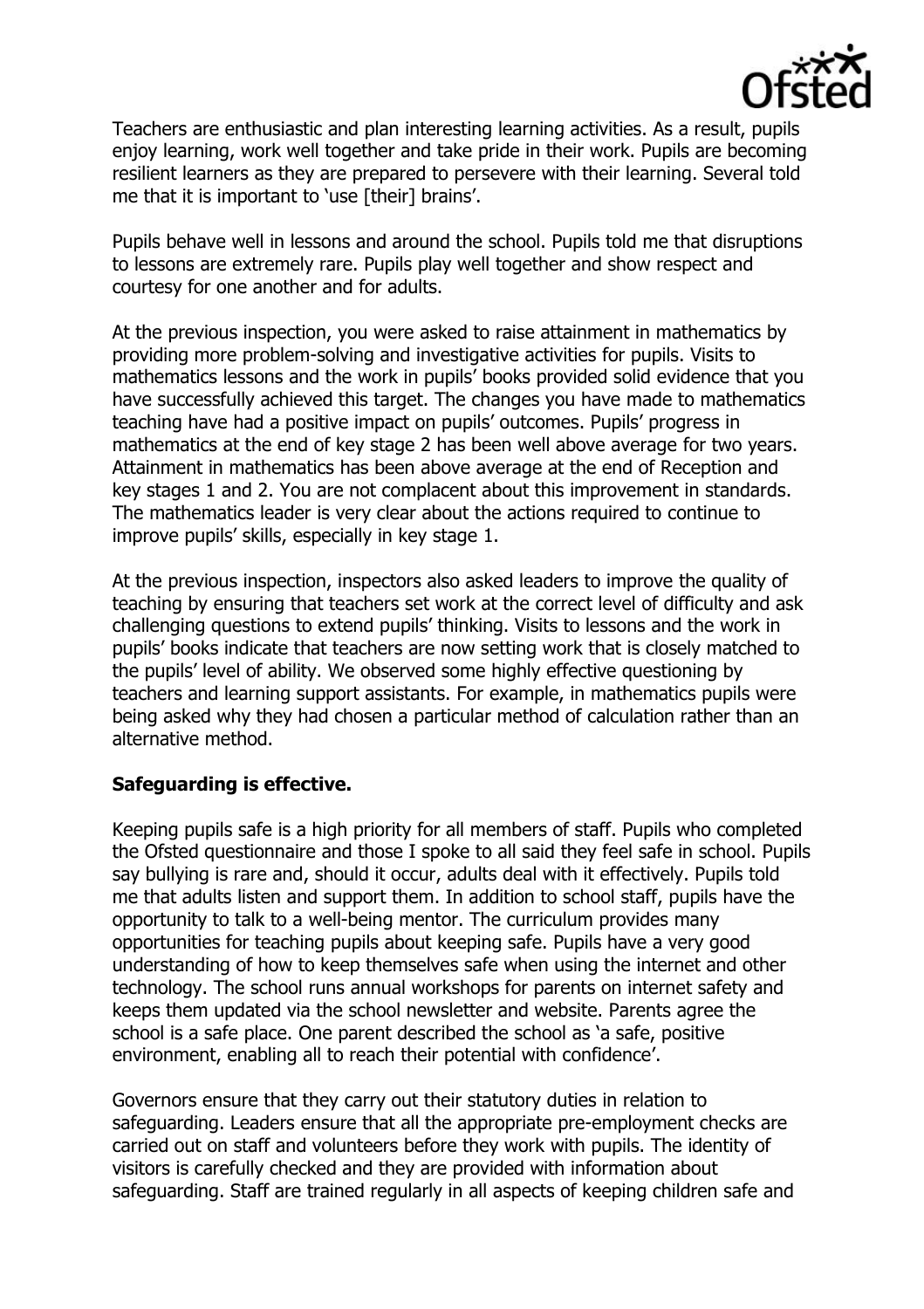

they are vigilant. School records indicate that any concerns, no matter how small, are reported and followed up appropriately.

# **Inspection findings**

- Reading was a line of enguiry for this inspection as in 2017 key stage 2 pupils' progress had declined considerably when compared to previous years. You had already identified this as a key area of improvement for the school. A thorough analysis of test results has identified inference as the area of weakness. Pupils are not strong at reading between the lines. To address this, you have made changes to the way reading is taught, especially in key stage 2.
- We visited some quided reading lessons and witnessed some strong questioning by teachers. As a result, pupils were able to understand the meaning of unfamiliar words, to interpret characters' actions and make predictions about what might happen next based on their reading. Pupils are also using books more in other lessons, which is helping to improve their vocabulary.
- Younger pupils have strong phonics knowledge which they use well to read unfamiliar words. Most pupils enjoy reading and are reading books appropriate for their age. Accurate monitoring of pupils' progress is used well to target specific support for individuals which is helping them to quickly improve their reading skills. Early indicators suggest the changes made to the teaching of reading are having a positive impact on pupils' outcomes.
- Another line of enquiry for this inspection was to look at the progress of middleability pupils and whether they are being sufficiently challenged, especially in English. I chose to look at this because the proportion of middle-ability pupils attaining the expected level of attainment in reading and writing was below average. Middle-ability pupils also made less progress than other groups of pupils in the school.
- We looked at a range of work produced by middle-ability pupils in key stage 2. The evidence in pupils' books indicates that most middle-ability pupils are making good progress in a range of subjects, including English. This is because teachers are providing pupils with precise guidance that allows them to improve their work. Teachers also have high expectations of middle-ability pupils. We saw examples of work produced by middle attainers that is on a par with the most able pupils. This was especially evident when pupils were expected to draw conclusions or write evaluations.
- My final line of enquiry was to look at whether the curriculum provided the opportunity for pupils to develop subject-specific skills. I chose this because you have recently adapted the curriculum to include more opportunities for pupils to use their English and mathematical skills across a range of subjects. I wanted to ensure this did not reduce their opportunity to gain subject skills.
- The school provides pupils with a broad and balanced curriculum where subjects such as history, geography and art are taught through themes. The work in pupils' books indicates that pupils are gaining a good depth of subject knowledge, especially in Years 5 and 6. Books contained some very detailed work on the Stone Age and provided pupils with the opportunity to use historical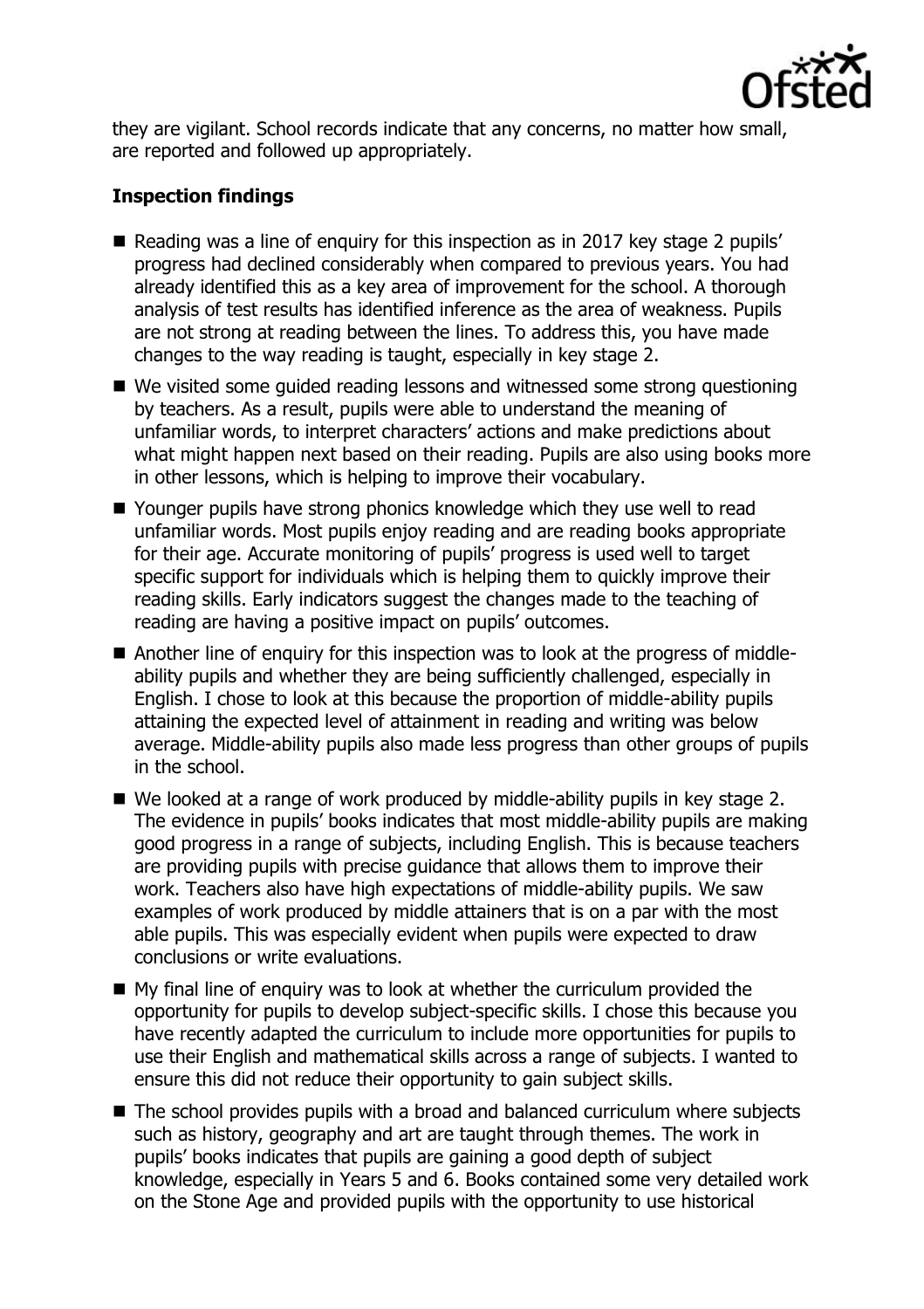

evidence.

- Visiting lessons, we saw pupils highly engaged in their learning because the work was interesting. For example, in a key stage 1 science lesson on properties of materials pupils were making umbrellas from a range of materials and testing them to ensure they were waterproof. Pupils in Years 3 and 4 were drawing selfportraits in the style of Picasso. They were able to confidently talk about their choice of colours and materials.
- Written work indicates that pupils are using their English and mathematics effectively in a range of subjects. However, the curriculum is still not providing enough opportunities for pupils to develop subject skills in sufficient depth for them to improve their work. For example, in science pupils are not provided with enough opportunities to improve their evaluation and prediction skills. We agreed this was an area for improvement.
- We also visited the Reception class. Children make a good start to their education in the early years because learning activities are well matched to each child's interests and ability. Learning is fun and presents a high level of challenge. Children make good progress and the number who attain a good level of development is consistently in line with or above average. The school makes sure that children are ready for key stage 1.

### **Next steps for the school**

Leaders and those responsible for governance should ensure that:

- $\blacksquare$  pupils are provided with the opportunity to develop subject-specific skills in greater depth in the foundation subjects
- $\blacksquare$  they continue to monitor the impact of strategies to improve outcomes for pupils in reading and writing by evaluating their impact on progress and making the necessary changes in practice.

I am copying this letter to the chair of the governing body, the director of education for the Diocese of Chelmsford, the regional schools commissioner and the director of children's services for Essex. This letter will be published on the Ofsted website.

Yours sincerely

Caroline Pardy **Ofsted Inspector**

#### **Information about the inspection**

During this inspection, I discussed the work of the school with you, the mathematics leader and two members of the governing body. I observed and spoke with pupils during playtime and lunchtime and met with a group from upper key stage 2. Together, we visited the classrooms to observe the pupils' learning. We looked at a